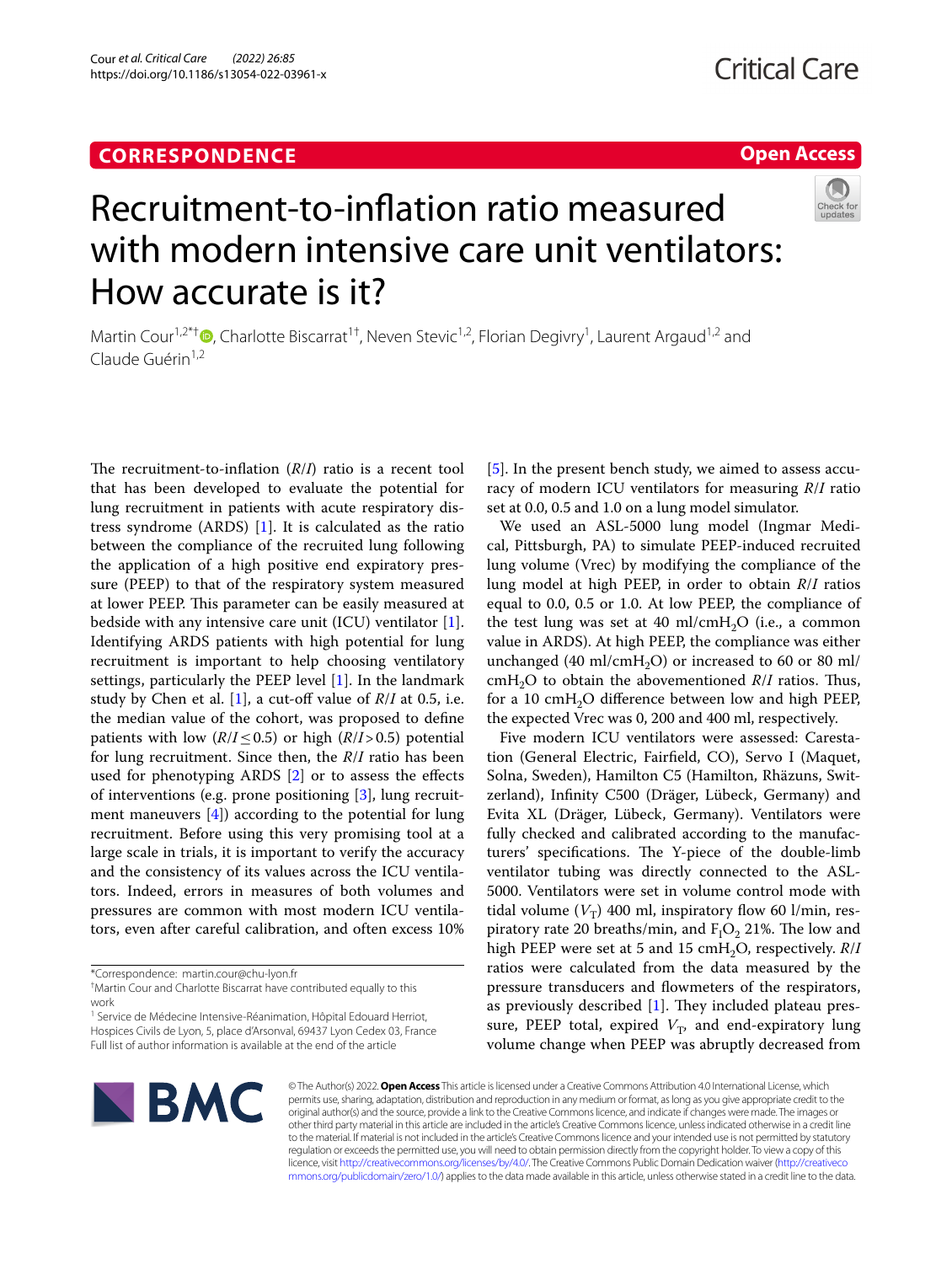<span id="page-1-0"></span>

| ł                                     |
|---------------------------------------|
| $\vdots$                              |
|                                       |
|                                       |
| ł                                     |
| ľ<br>$\frac{1}{2}$                    |
|                                       |
| $\ddot{\cdot}$<br>ł                   |
|                                       |
|                                       |
| 5<br>j                                |
|                                       |
| )<br>i                                |
| $\overline{\mathbf{C}}$               |
| $\frac{1}{2}$                         |
|                                       |
|                                       |
| ֦֦֦֦֦֦֦֦֪֦֚֚֚֝֝֝֝֝֝֝֝֝֬֝֝֬֝֝ <b>֞</b> |
| j<br>ł<br>ļ<br>I                      |
| $\frac{1}{2}$                         |
| ļ                                     |
|                                       |
|                                       |
|                                       |
| $\frac{1}{2}$<br><sup>)</sup>         |
| ١                                     |
| S<br>S<br>S                           |
|                                       |
| CCOM                                  |
|                                       |
| うりりっ                                  |
| こくらく                                  |
| j                                     |
| $\ddot{\phantom{a}}$                  |
|                                       |
| ļ                                     |
| $\frac{1}{2}$                         |
| J<br>$\overline{a}$                   |
|                                       |
|                                       |
|                                       |
| I                                     |
| ĺ<br>j                                |
|                                       |
|                                       |
| 5                                     |
| $\frac{4}{3}$                         |
| 3<br>ì                                |
|                                       |
| í<br>5                                |
| J<br>ē                                |
|                                       |
|                                       |
|                                       |
| $\frac{6}{5}$<br>l                    |

| R/I ratio  | Ventilator  | PEEP 5 cmH <sub>2</sub> O |                            |                                                                                                                                    | PEEP 15 cmH <sub>2</sub> O |                            |                                                                                                                                                                                                                           | PEEP 15-to-5 | Calculated values |                  |              |
|------------|-------------|---------------------------|----------------------------|------------------------------------------------------------------------------------------------------------------------------------|----------------------------|----------------------------|---------------------------------------------------------------------------------------------------------------------------------------------------------------------------------------------------------------------------|--------------|-------------------|------------------|--------------|
|            |             | VTe (ml)                  | PPlat (cmH <sub>2</sub> O) | PEEPt (cmH <sub>2</sub> O)                                                                                                         | VTe (ml)                   | PPlat (cmH <sub>2</sub> O) | PEEPt (cmH <sub>2</sub> O)                                                                                                                                                                                                | EELV (ml)    | Vrec (ml)         | Κl               | Error in R/J |
| $_{\odot}$ | $\prec$     | 428                       | $\overline{4}$             |                                                                                                                                    | 412                        |                            | 5                                                                                                                                                                                                                         | 921          | 33                | 0.07             | $+0.07$      |
|            |             | 429                       | 호                          |                                                                                                                                    | 413                        | 24                         | $\overline{5}$                                                                                                                                                                                                            | 921          | 28                | 0.06             | $+0.06$      |
|            | $\infty$    | 397                       | $\overline{4}$             | $\cup$                                                                                                                             | 386                        | 23                         | $\cup$                                                                                                                                                                                                                    | 831          | 4                 | $\overline{0}$ . | $+0.01$      |
|            |             | 385                       | $\overline{4}$             |                                                                                                                                    | 381                        | 23                         | $\overline{5}$                                                                                                                                                                                                            | 825          | $\frac{8}{1}$     | 0.04             | $+0.04$      |
|            | $\cup$      | 404                       | 143                        | 52                                                                                                                                 | 407                        | 23.8                       | 52                                                                                                                                                                                                                        | 898          | 47                | 0.11             | $+0.11$      |
|            |             | 402                       | 14.4                       |                                                                                                                                    | 397                        | 24.2                       | 54                                                                                                                                                                                                                        | 877          | 34                | 0.08             | $+0.08$      |
|            | △           | 350                       | 14.9                       | 54                                                                                                                                 | 353                        | 24.5                       | 53                                                                                                                                                                                                                        | 747          | 29                | 0.08             | $+0.08$      |
|            |             | 358                       | 14.7                       | 5.4                                                                                                                                | 354                        | 24.2                       | 5.4                                                                                                                                                                                                                       | 776          | $\overline{5}$    | 0.10             | $+0.10$      |
|            | ш           | 370                       | $\overline{4}$             | v0                                                                                                                                 | 380                        | 24                         | $\cup$                                                                                                                                                                                                                    | 797          |                   | 0.00             | $+0.00$      |
|            |             | 385                       | $\overline{4}$             |                                                                                                                                    | 381                        | 24                         | $\mathsf{L}\cap$                                                                                                                                                                                                          | <b>D6Z</b>   | $-24$             | $-0.05$          | $-0.05$      |
| 0.5        | ⋖           | 420                       | $\overline{4}$             |                                                                                                                                    | 419                        | $\overline{\sim}$          | 5                                                                                                                                                                                                                         | 1172         | 286               | 0.61             | $+0.11$      |
|            |             | 429                       | $\overline{4}$             |                                                                                                                                    | 414                        | $\overline{z}$             | S                                                                                                                                                                                                                         | 1162         | 271               | 0.57             | $+0.07$      |
|            | $\infty$    | 397                       | $\overline{4}$             |                                                                                                                                    | 392                        | $\overline{z}$             | S                                                                                                                                                                                                                         | 1060         | 227               | 0.51             | $+0.01$      |
|            |             | 385                       | $\overline{4}$             |                                                                                                                                    | 384                        | $\overline{c}$             | $\cup$                                                                                                                                                                                                                    | 1045         | 223               | 0.55             | $+0.05$      |
|            | $\cup$      | 404                       | 14.3                       | 5.2                                                                                                                                | 405                        | 21.8                       | 5.6                                                                                                                                                                                                                       | 1144         | 277               | 0.60             | $+0.10$      |
|            |             | 402                       | 14.4                       |                                                                                                                                    | 398                        | 21.0                       | $\overline{5}$                                                                                                                                                                                                            | 121          | 290               | 0.67             | $+0.17$      |
|            | $\supseteq$ | 350                       | 14.9                       | 54                                                                                                                                 | 350                        | 22.5                       | 5.9                                                                                                                                                                                                                       | 977          | 230               | 0.59             | $+0.09$      |
|            |             | 358                       | 14.7                       | 54                                                                                                                                 | 355                        | 22.0                       | 5.9                                                                                                                                                                                                                       | 951          | 192               | 0.47             | $-0.03$      |
|            | ш           | 370                       | $\overline{4}$             | v0                                                                                                                                 | 365                        | 22                         | $\circ$                                                                                                                                                                                                                   | 950          | 123               | 0.26             | $-0.24$      |
|            |             | 385                       | $\overline{4}$             | ١n                                                                                                                                 | 385                        | 22                         | $\circ$                                                                                                                                                                                                                   | 1010         | $\overline{4}$    | 0.30             | $-0.20$      |
| $\ddot{ }$ | ⋖           | 428                       | $\overline{4}$             |                                                                                                                                    | 416                        | $\infty$                   | $\overline{9}$                                                                                                                                                                                                            | 1408         | 471               | 0.90             | $-0.10$      |
|            |             | 429                       | $\overline{4}$             | $\sqrt{2}$                                                                                                                         | 415                        | $\infty$                   | $\overline{9}$                                                                                                                                                                                                            | 1406         | 467               | 0.89             | $-0.11$      |
|            | $\infty$    | 397                       | $\overline{4}$             | $\sqrt{2}$                                                                                                                         | 393                        | $\infty$                   | $\overline{5}$                                                                                                                                                                                                            | 1269         | 435               | 0.99             | $-0.01$      |
|            |             | 385                       | $\overline{4}$             | $\sqrt{2}$                                                                                                                         | 385                        | $\infty$                   | $\overline{5}$                                                                                                                                                                                                            | 1258         | 445               | 1.04             | $+0.04$      |
|            | $\cup$      | 404                       | 14.3                       | Lo,                                                                                                                                | 397                        | 20.4                       | 15.9                                                                                                                                                                                                                      | 1365         | 493               | 1.03             | $+0.03$      |
|            |             | 402                       | 14.4                       |                                                                                                                                    | 394                        | 20.6                       | 15.9                                                                                                                                                                                                                      | 1322         | 460               | 0.98             | $-0.02$      |
|            | $\bigcirc$  | 350                       | 14.9                       | 5.4                                                                                                                                | 353                        | 22.1                       | 16.4                                                                                                                                                                                                                      | 1140         | 382               | 0.94             | $-0.06$      |
|            |             | 358                       | 14.7                       | 5.4                                                                                                                                | 351                        | 21.0                       | 16.5                                                                                                                                                                                                                      | 1137         | 359               | 0.84             | $-0.16$      |
|            | ш           | 370                       | $\overline{4}$             | $\circ$                                                                                                                            | 387                        | $\overline{N}$             | $\overline{9}$                                                                                                                                                                                                            | 1220         | 370               | 0.80             | $-0.20$      |
|            |             | 385                       | $\overline{4}$             | $\circ$                                                                                                                            | 385                        | $\infty$                   | $\frac{6}{2}$                                                                                                                                                                                                             | 1220         | 353               | 0.73             | $-0.27$      |
|            |             |                           |                            | of measures are reported for each of the 5 ventilators (A: Carestation, B: Servo l, C: Hamilton C5, D: Infinity C500; E: EVITA XL) |                            |                            | Values are expressed as number and reported as displayed by the ventilator (i.e. with or without a decimal expansion). The ventilators were set in volume control mode with a tidal volume of 400 ml. Two independent set |              |                   |                  |              |